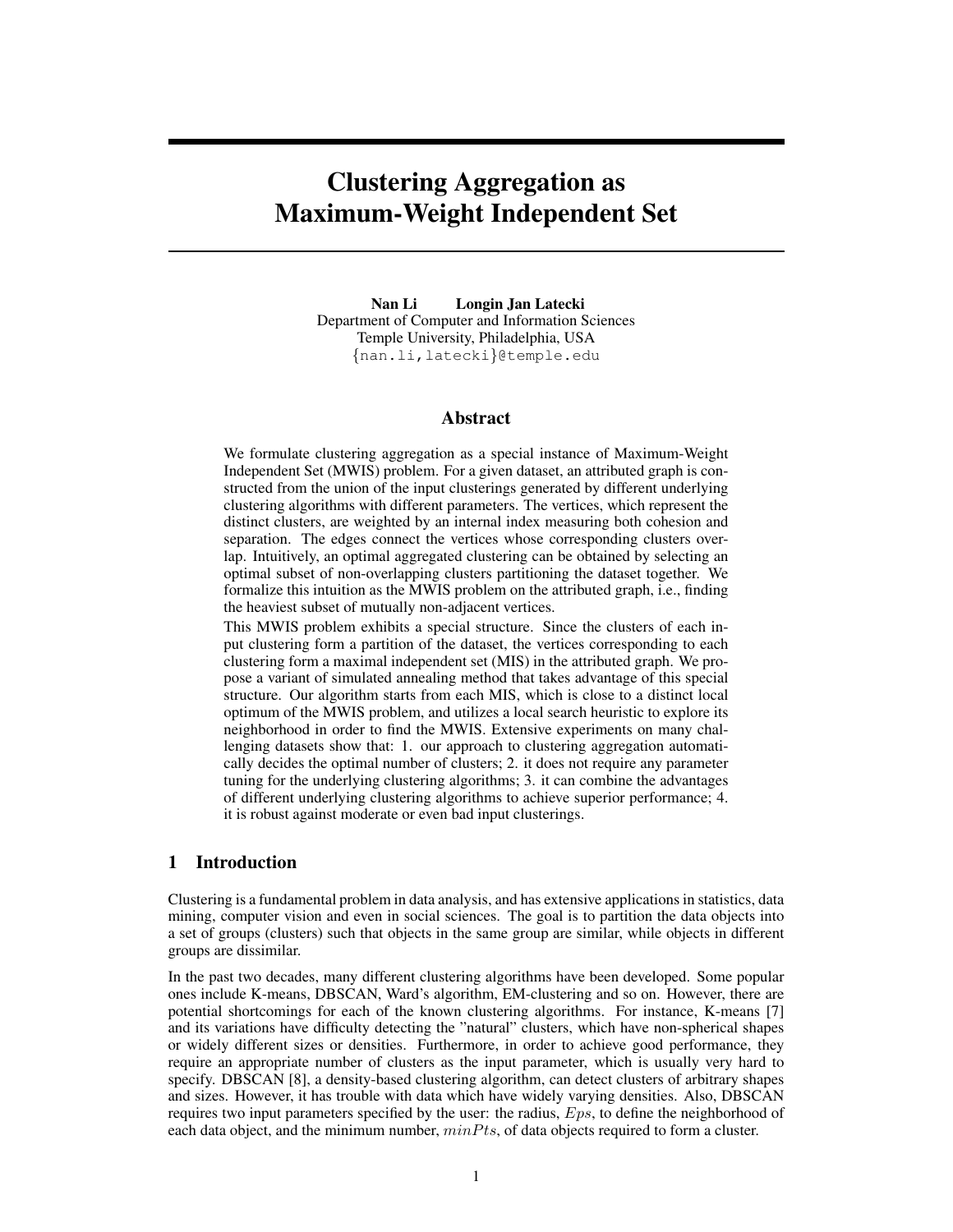Consensus clustering, also called clustering aggregation or clustering ensemble, refers to a kind of methods which try to find a single (consensus) superior clustering from a number of input clusterings obtained by different algorithms with different parameters. The basic motivation of these methods is to combine the advantages of different clustering algorithms and overcome their respective shortcomings. Besides generating stable and robust clusterings, consensus clustering methods can be applied in many other scenarios, such as categorical data clustering, "privacy-preserving" clustering and so on. Some representative methods include [1, 2, 9, 11, 12, 13, 14]. [2] formulates clustering ensemble as a combinatorial optimization problem in terms of shared mutual information. That is, the relationship between each pair of data objects is measured based on their cluster labels from the multiple input clusterings, rather than the original features. Then a graph representation is constructed according to these relationships, and finding a single consolidated clustering is reduced to a graph partitioning problem. Similarly, in [1], a number of deterministic approximation algorithms are proposed to find an "aggregated" clustering which agrees as much as possible with the input clusterings. [9] also applies a similar idea to combine multiple runs of K-means algorithm. [11] proposes to capture the notion of agreement using an measure based on a 2D string encoding. They derive a nonlinear optimization model to maximize the new agreement measure and transform it into a strict 0-1 Semidefinite Program. [12] presents three iterative EM-like algorithms for the consensus clustering problem.

A common feature of these consensus clustering methods is that they usually do not access to the original features of the data objects. They utilize the cluster labels in different input clusterings as the new features of each data object to find an optimal clustering. Consequently, the success of these consensus clustering methods heavily relies on a premise that the majority of the input clusterings are reasonably good and consistent, which is not often the case in practice. For example, given a new challenging dataset, it is probable that only some few of the chosen underlying clustering algorithms can generate good clusterings. Many moderate or even bad input clustering can mislead the final "consensus". Furthermore, even if we choose the appropriate underlying clustering algorithms, in order to obtain good input clusterings, we still have to specify the appropriate input parameters. Therefore, it is desired to devise new consensus clustering methods which are more robust and do not need the optimal input parameters to be specified.

In this paper, our definition of "clustering aggregation" is different. Informally, for each of the clusters in the input clusterings, we evaluate its quality with some internal indices measuring both the cohesion and separation. Then we select an optimal subset of clusters, which partition the dataset together and have the best overall quality, as the "aggregated clustering". (We give a formal statement of our "clustering aggregation" problem in Sec. 2). In this framework, ideally, we can find the optimal "aggregated clustering" even if only a minority of the input clusterings are good enough. Therefore, we only need to specify an appropriate range of the input parameters, rather than the optimal values, for the underlying clustering algorithms.

We formulate this "clustering aggregation" problem as a special instance of Maximum-Weight Independent Set (MWIS) problem. An attributed graph is constructed from the union of the input clusterings. The vertices, which represent the distinct clusters, are weighted by an internal index measuring both cohesion and separation. The edges connect the vertices whose corresponding clusters overlap (In practice, we may tolerate a relatively small amount of overlap for robustness). Then selecting an optimal subset of non-overlapping clusters partitioning the dataset together can be formulated as seeking the MWIS of the attributed graph, which is the heaviest subset of mutually non-adjacent vertices. Moreover, this MWIS problem exhibits a special structure. Since the clusters of each input clustering form a partition of the dataset, the vertices corresponding to each clustering form a maximal independent set (MIS) in the attributed graph.

The most important source of motivation for our work is [3]. In [3], image segmentation is formulated as a MWIS problem. Specifically, given an image, they first segment it with different bottom-up segmentation schemes to get an ensemble of distinct superpixels. Then they select a subset of the most "meaningful" non-overlapping superpixels to partition the image. This selection procedure is formulated as solving a MWIS problem. In this respect, our work is very similar to [3]. The only difference is that our work applies the MWIS formulation to a more general problem, clustering aggregation.

MWIS problem is known to be NP-hard. Many heuristic approaches are proposed to find approximate solutions. As we mentioned before, in the context of clustering aggregation, the formulated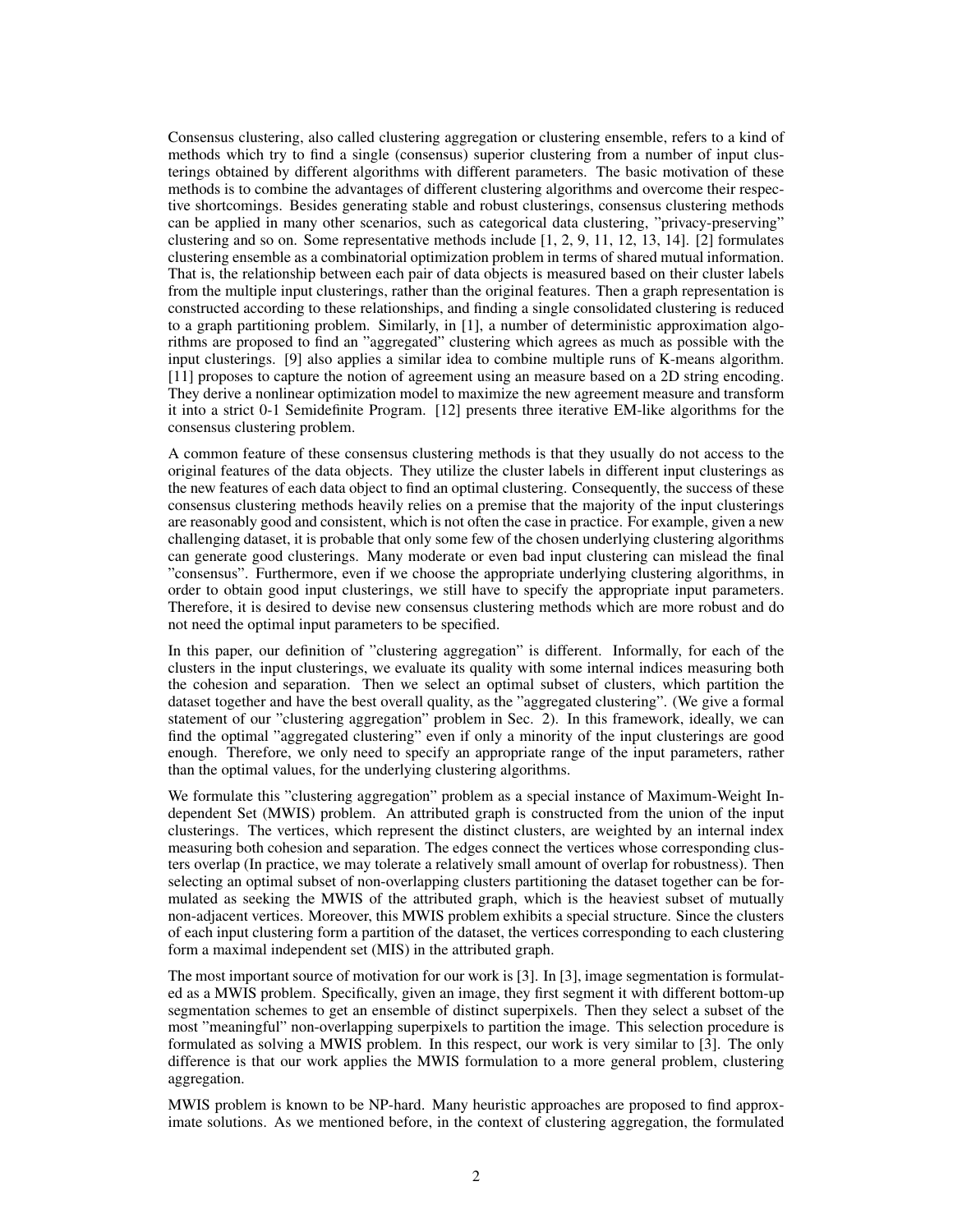MWIS problem exhibits a special structure. That is, the vertices corresponding to each clustering form a maximal independent set (MIS) in the attributed graph. This special structure is valuable for finding good approximations to the MWIS because, although these MISs may not be the global optimum of the MWIS, they are close to distinct local optimums. We propose a variant of simulated annealing method that takes advantage of this special structure. Our algorithm starts from each MIS and utilizes a local search heuristic to explore its neighborhood in order to find better approximations to the MWIS. The best solution found in this process is returned as the final approximate MWIS. Since the exploration for each MIS is independent, our algorithm is suitable for parallel computation.

Finally, since the selected clusters may not be able to cover the entire dataset, our approach performs a post-processing to assign the missing data objects to their nearest clusters.

Extensive experiments on many challenging datasets show that: 1. our approach to clustering aggregation automatically decides the optimal number of clusters; 2. it does not require any parameter tuning for the underlying clustering algorithms; 3. it can combine the advantages of different underlying clustering algorithms to achieve superior performance; 4. it is robust against moderate or even bad input clusterings.

**Paper Organization** In Sec. 2, we present the formal statement of the clustering aggregation problem and its formulation as a special instance of MWIS problem. In Sec. 3, we present our algorithm. The experimental evaluations and conclusion are given in Sec. 4 and Sec. 5 respectively.

## 2 MWIS Formulation of Clustering Aggregation

Consider a set of n data objects  $D = \{d_1, d_2, ..., d_n\}$ . A clustering  $C_i$  of D is obtained by applying an exclusive clustering algorithm with a specific set of input parameters on  $D$ . The disjoint clusters  $c_{i1}, c_{i2}, ..., c_{ik}$  of  $C_i$  are a partition of D, i.e.  $\bigcup_{j=1}^k c_{ij} = D$  and  $c_{ip} \cap c_{iq} = \emptyset$  for all  $p \neq q$ .

With different clustering algorithms and different parameters, we can obtain a set of  $m$  different clusterings of D:  $C_1, C_2, ..., C_m$ . For each cluster  $c_{ij}$  in the union of these m clusterings, we evaluate its quality with an internal index measuring both cohesion and separation.

We use the average silhouette coefficient of a cluster as such an internal index in this paper. The silhouette coefficient is defined for an individual data object. It is a measure of how similar that data object is to data objects in its own cluster compared to data objects in other clusters. Formally, the silhouette coefficient for the  $t^{th}$  data object,  $S_t$ , is defined as

$$
S_t = \frac{b_t - a_t}{\max(a_t, b_t)}\tag{1}
$$

where  $a_t$  is the average distance from the  $t^{th}$  data object to the other data objects in the same cluster as t, and  $b_t$  is the minimum average distance from the  $t^{th}$  data object to data objects in a different cluster, minimized over clusters.

Silhouette coefficient ranges from -1 to +1 and a positive value is desirable. The quality of a particular cluster  $c_{ij}$  can be evaluated with the average of the silhouette coefficients of the data objects belonging to it.

$$
ASC_{c_{ij}} = \frac{\sum_{t \in c_{ij}} S_t}{|c_{ij}|}
$$
 (2)

where  $S_t$  is the silhouette coefficient of the  $t^{th}$  data object in cluster  $c_{ij}$ ,  $|c_{ij}|$  is the cardinality of cluster  $c_{ij}$ .

We select an optimal subset of non-overlapping clusters from the union of all the clusterings, which partition the dataset together and have the best overall quality, as the "aggregated clustering". The selection of clusters is formulated as a special instance of the Maximum-Weight Independent Set (MWIS) problem.

Formally, consider an undirected and weighted graph  $G = (V, E)$ , where  $V = \{1, 2, ..., n\}$  is the vertex set and  $E \subseteq V \times V$  is the edge set. For each vertex  $i \in V$ , a positive weight  $w_i$  is associated with i.  $A = (a_{ij})_{n \times n}$  is the adjacency matrix of G, where  $a_{ij} = 1$  if  $(i, j) \in E$  is an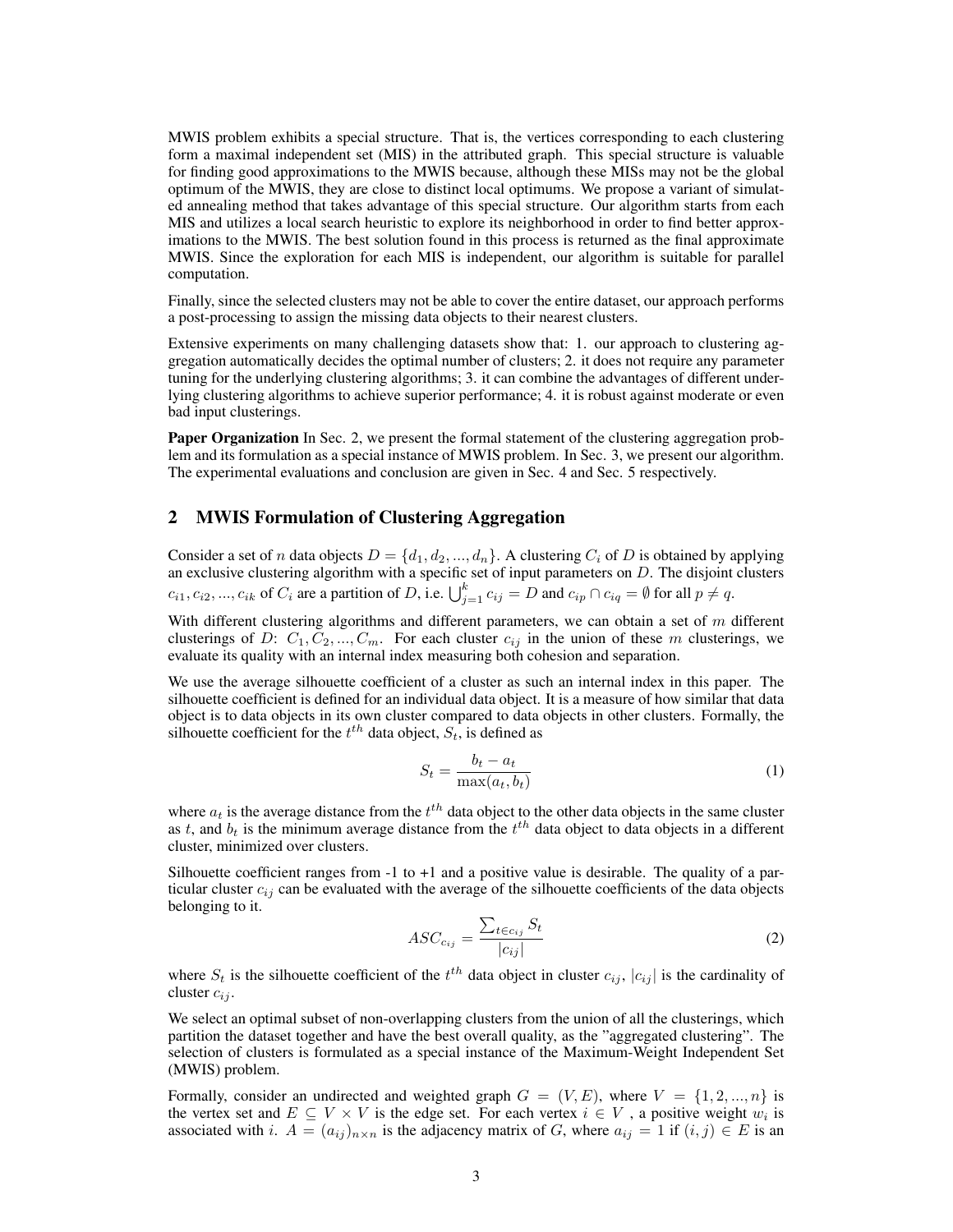edge of G, and  $a_{ij} = 0$  if  $(i, j) \notin E$ . A subset of V can be represented by an indicator vector  $\mathbf{x} = (x_i) \in \{0, 1\}^n$ , where  $x_i = 1$  means that i is in the subset, and  $x_i = 0$  means that i is not in the subset. An independent set is a subset of  $V$ , whose elements are pairwise nonadjacent. Then finding a maximum-weight independent set, denoted as  $x^*$  can be posed as the following:

$$
\mathbf{x}^* = argmax_{\mathbf{x}} \mathbf{w}^{\mathbf{T}} \mathbf{x},
$$
  
s.t.  $\forall i \in V : x_i \in \{0, 1\}, \quad \mathbf{x}^T A \mathbf{x} = 0$  (3)

The weight  $w_i$  on vertex i is defined as:

$$
w_i = ASC_{c_i} \times |c_i| \tag{4}
$$

where  $c_i$  is the cluster represented by vertex  $i$ ,  $ASC_{c_i}$  and  $|c_i|$  are its quality measure and cardinality respectively.

Our problem  $(3)$  is a special instance of MWIS problem, since graph G exhibits an additional structure, which we will unitize in the proposed algorithm. The vertex set  $V$  can be partitioned into disjoint subsets  $\mathbf{P} = \{P_1, P_2, ..., P_m\}$ , where  $P_i$  corresponds to the clustering  $C_i$ , such that each  $P_i$ is also a maximal independent set (MIS), which means it is not a subset of any other independent set. This follows from the fact that each clustering  $C_i$  is a partition of the dataset D. Formally,

$$
\bigcup_{i=1}^{m} P_i = V, \quad P_i \cap P_j = \emptyset, \quad i \neq j, \quad \text{and } P_i \text{ is MIS}, \quad \forall i, j \in \{1, 2, ..., m\}
$$
 (5)

### 3 Our Algorithm

The basic idea of our algorithm is to explore the neighborhood of each known MIS  $P_i$  independently with a local search heuristic in order to find better solutions. The proposed algorithm is an instance of simulated annealing methods [10] with multiple initializations.

Our algorithm starts with a particular MIS  $P_i$ , denoted by  $x_0$ .  $x_{t+1}$ , which is a neighbor of  $x_t$ , is obtained by replacing some lower-weight vertices in  $x_t$  with higher-weight vertices under the constraint of always being an independent set. Specifically, we first reduce  $x_t$  by removing a proportion  $q$  of lower-weight vertices. Here we remove a proportion, rather than a fixed number, of vertices in order to make the reduction adaptive with respect to the number s of vertices in  $x_t$ . In practice, we use  $ceil(s \times q)$  to make sure at least one vertex will be removed. Note that this step is probabilistic, rather than deterministic. The probability that a vertex  $i$  will be retained is proportional to its  $WD$ value, which is defined as follows.

$$
WD_i = \frac{w_i}{\sum_{j \in N_i} w_j} \tag{6}
$$

where  $N_i$  is the set of vertices which are connected with vertex i in G.

Intuitively, larger  $WD$  value indicates larger weight, less conflict with other vertices or both. Therefore, the obtained  $x_t$  is likely to contain vertices with large weights and have large potential room for improvement. The parameter of proportion  $q$  is used to control the "radius" of the neighborhood to be explored.

Then our algorithm iteratively improves  $x_t$  by adding compatible vertices one by one. In each iteration, it first identifies all the vertices compatible with the existing ones in current  $x'_t$ , called candidates. Then a "local" measure  $WD'$  is calculated to evaluate each of these candidates:

$$
WD_i' = \frac{w_i}{\sum_{j \in N_i'} w_j} \tag{7}
$$

where  $N_i'$  is the set of *candidate* vertices which are connected with vertex i.

The large value of  $WD'_i$  indicates that candidate i either can bring large improvement this time (numerator) or has small conflict with further improvements (denominator) or both.

The candidate with the largest  $WD'$  value is added to  $x'_t$ . In next iteration, this new  $x'_t$  will be further improved. This iterative procedure continues until  $x_t$  cannot be further improved. We obtain  $x_t'$  as a randomized neighbor of  $x_t$ .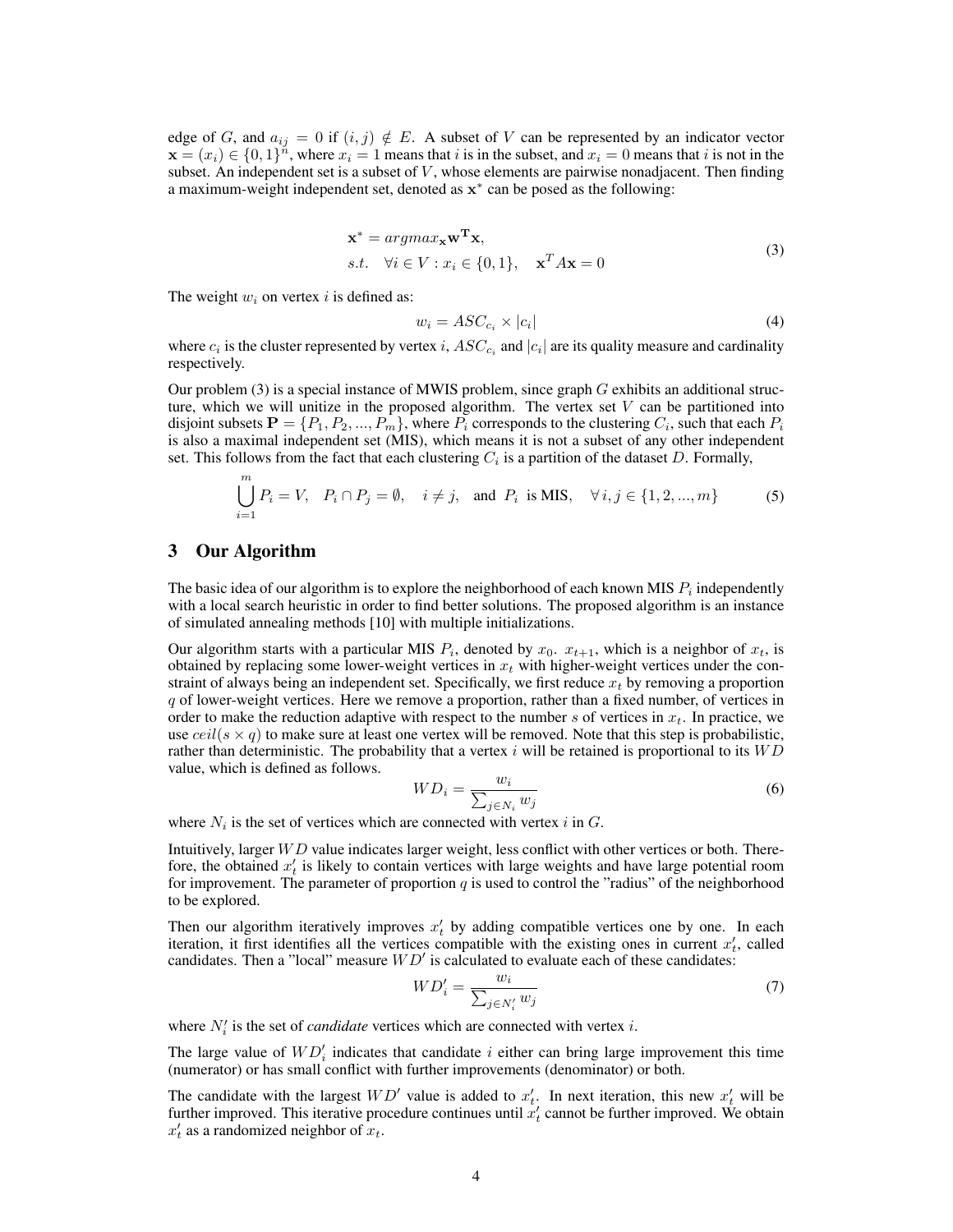#### Algorithm 1:

**Input:** Graph G, weights w, adjacency matrix A, the known MIS  $P = \{P_1, P_2, ..., P_m\}$ Output: An approximate solution to MWIS 1 Calculate  $WD$  for each vertex; 2 for *Each MIS* P<sup>i</sup> do 3 | Initialize  $x_0$  with  $P_i$ ; 4  $\int$  for  $t = 1, 2, ..., n$  do 5 | Reduce  $x_t$  to  $x'_t$  probabilistically by removing a proportion q of vertices with relatively lower  $WD$  values;  $6$  | | repeat 7 |  $\int$  Identify candidate vertices compatible with current  $x'_i$ ; 8  $\parallel$   $\parallel$  Calculate  $WD'$  for each candidate; 9 | Update  $x'_t$  by adding the candidate with the largest  $WD'$ ; **10 c c until**  $x'_t$  cannot be further improved; 11 Calculate  $\alpha = min[1, e^{(W(x_t') - W(x_t))/\beta^t}];$ 12 | Update  $x_{t+1}$  as  $x'_t$  with probability  $\alpha$ , otherwise  $x_{t+1} = x_t$ ; 13 end 14 end 15 return the best solution found in the process;

Now our algorithm calculates the acceptance ratio  $\alpha = e^{(W(x_t') - W(x_t))/\beta^t}$ , where  $W(x) = w^T x$ ;  $0 < \beta < 1$  is a constant which is usually picked to be close to 1. If  $\alpha \ge 1$ , then  $x'_t$  is accepted as  $x_{t+1}$ . Otherwise, it is accepted with probability  $\alpha$ .

This exploration starting from  $P_i$  continues for a number of iterations, or until  $x_t$  converges. The best solution encountered in this process is recorded. After exploring the neighborhood for all the known MISs, the best solution is returned. A formal description can be found in Algorithm 1.

Our algorithm is essentially a variant of simulated annealing method [10], since the maximization of  $W(x) = w<sup>T</sup> x$  is equivalent to the minimization of the energy function  $E(x) = -W(x) = -w<sup>T</sup> x$ . Lines 5 to 10 in Alg. 1 define a randomized "moving" procedure of making a transition from  $x_t$  to its neighbor  $x'_t$ . When calculating the acceptance ratio  $\alpha = e^{(W(x'_t) - W(x_t))/\beta^t}$ , suppose  $T_0 = 1$  (initial temperature), then it is equivalent to  $\alpha = e^{(-(W(x_t)-W(x'_t)))/(\beta^t)} = e^{(-(E(x'_t)-E(x_t)))/(\beta^t)}$ . Hence Algorithm 1 is a variant of simulated annealing. Therefore, our algorithm converges in theory.

In practice, the convergence of our algorithm is fast. In all the experiments presented in next section, our algorithm converges in less than 100 iterations. The reason is that our algorithm takes advantage of that the known MISs are close to distinct local maximum. Also, the local search heuristic of our algorithm is effective to find better candidate in the neighborhood.

The parameter  $q$  controls the "radius" of the neighborhood to be explored in each iteration. Small  $q$  means small "radius" and results in more iterations to converge. On the other side, using large  $q$ will take less advantage of the known MISs. Unstable exploration also results in more iterations to converge.

Since our algorithm explores the neighborhood of each known MIS independently, its efficiency can be further improved by using parallel computation.

## 4 Results

We evaluate the performance of our approach with three experiments. In these experiments, for the underlying clustering algorithms, including K-means, single linkage, complete linkage and Ward's clustering, we use the implementations in MATLAB. Unless specified explicitly, the parameters are MATLAB's defaults. For example, when using K-means, we only specify the number  $K$  of desired clusters. The default "Squared Euclidean distance" is used as the distance measure. When calculating silhouette coefficients, we use MATLAB's function "silhouette $(X, clust)$ " and the default metric "Squared Euclidean distance". For robustness in our experiments, we tolerate slight overlap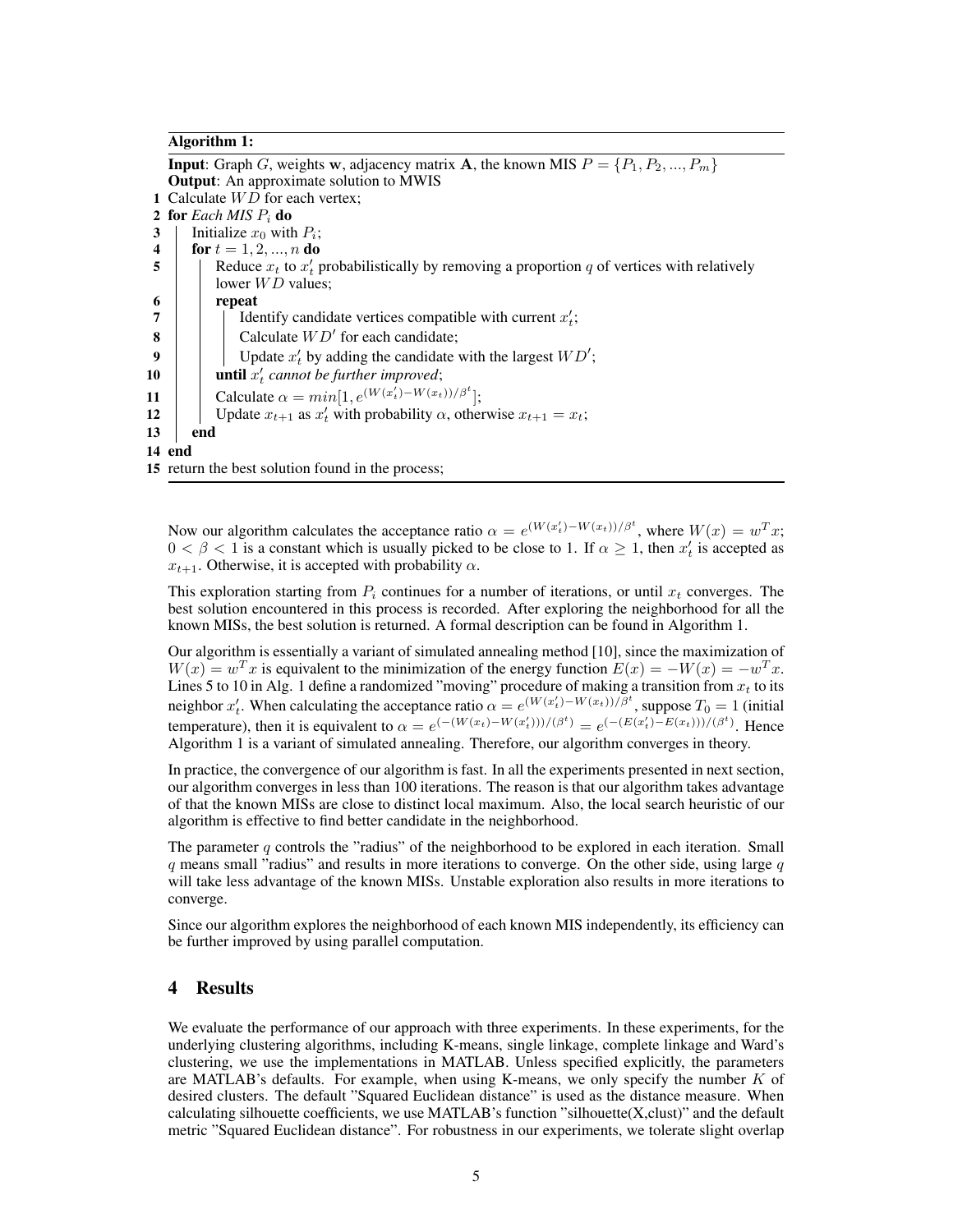between clusters. That is, for the adjacency matrix  $A = (a_{ij})_{n \times n}$ ,  $a_{ij} = 1$  if  $\frac{|c_i \cap c_j|}{min(|c_i|, |c_j|)} > 0.1$ , and  $a_{ij} = 0$  otherwise. In these experiments, the parameters of our local search algorithm are:  $q = 0.3$ ;  $\beta = 0.999$ ; iteration number  $n = 100$ . We test different combinations of  $q = 0.1 : 0.1 : 0.5$  and  $n = 100 : 100 : 1000$ . The results are almost the same.

In the first experiment, we evaluate our approach's ability to achieve good performance without specifying the optimal input parameters for the underlying clustering algorithms. We use the dataset from [6]. This dataset consists of 4 subsets (S1, S2, S3, S4) of synthetic 2-d data points. Each subset contains 5000 vectors in 15 Gaussian clusters, but with different degree of cluster overlapping. We choose K-means as the underlying clustering algorithm and vary the parameter  $K = 5 : 1 : 25$ , which is the desired number of clusters. Since different runs of K-means starting from random initialization of centroids typically produce different clustering results, we run K-means 5 times for each value of K. That is, there are a total of  $21 \times 5 = 105$  different input clusterings. Note that, in order to show the performance of our approach clearly, we do not perform the post-processing of assigning the missing data points to their nearest clusters.



Figure 1: Clustering aggregation without parameter tuning. (top row) Original data. (bottom row) Clustering results of our approach. Best viewed in color.

As shown in Fig. 1, on each of the four subsets, the aggregated clustering obtained by our approach has the correct number (15) of clusters and near-perfect structure. Only a very small portion of data points is not assigned to any cluster. These results confirm that our approach can automatically decide the optimal number of clusters without any parameter tuning for the underlying clustering algorithms.

In the second experiment, we evaluate our approach's ability of combining the advantages of different underlying clustering algorithms and canceling out the errors introduced by them. The dataset is from [1]. As shown in the fifth panel of Fig. 2, this synthetic dataset consists of 7 distinct groups of 2-d data points, which have significantly different shapes and sizes. There are also some "bridges" between different groups of data points. Consequently, this dataset is very challenging for any single clustering algorithm. In this experiment, we use four different underlying clustering algorithms implemented in MATLAB: single linkage, complete linkage, Ward's clustering and K-means. The first two are both agglomerative bottom-up algorithms. The only difference between them is that when merging pairs of clusters, single linkage is based on the minimum distance, while complete linkage is based on maximum distance. The third one, Ward's clustering algorithm, is also an agglomerative bottom-up algorithm. In each merging step, it chooses the pair of clusters which minimize the sum of the square of distances from each point to the mean of the two clusters. The fourth algorithm is K-means.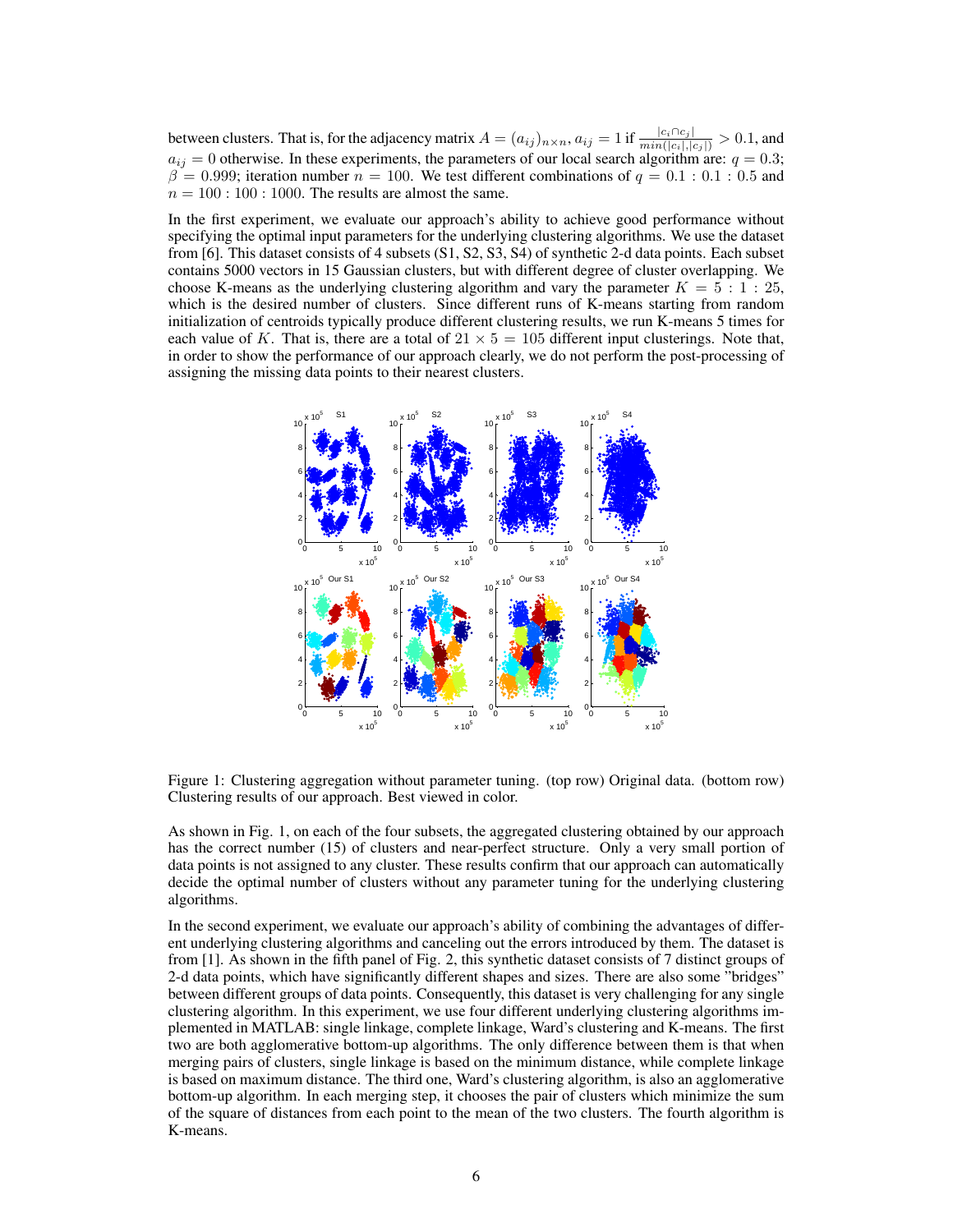For each of the underlying clustering algorithms, we vary the input parameter of desired number of clusters as  $4:1:10$ . That is, we have a total of  $7 \times 4 = 28$  input clusterings.

Note that, unlike [1], we do not use the average linkage clustering algorithm, because by specifying the correct number of clusters, it can generate near-perfect clustering by itself. We abandon the best algorithm here in order to show the performance of our approach clearly. But, in practice, by utilizing good underlying clustering algorithms, it can significantly increase the chance for our approach to obtain superior aggregated clusterings. Like experiment 1, we do not perform the postprocessing in this experiment.



Figure 2: Clustering aggregation on four different input clusterings. Best viewed in color.

In the first four panels of Fig. 2, we show the clustering results obtained by the four underlying clustering algorithms with the number of clusters set to be 7. Obviously, even with the optimal input parameters, the results of these algorithms are far from being correct. The ground truth and the result of our approach are shown in the fifth and sixth panels, respectively. As we can see, our aggregated clustering is almost perfect, except for the three green data points in the "bridge" between the cyan and green "balls". These results confirm that our approach can effectively combine the advantages of different clustering algorithms and cancel out the errors introduced by them. Also, in contrast to the other consensus clustering algorithms, such as [1], our aggregated clustering is obtained without specifying the optimal input parameters for any of the underlying clustering algorithm. This is a very desirable feature in practice.

In the third experiment, we compare our approach with some other popular consensus clustering algorithms, including Cluster-based Similarity Partitioning Algorithm (CSPA) [2], HyperGraph Partitioning Algorithm (HGPA) [2], Meta-Clustering Algorithm (MCLA) [2], the Furthest (Furth) algorithm [1], the Agglomerative (Agglo) [1] algorithm and the Balls (Balls) algorithm [1].

The performance is evaluated on three datasets: 8D5K [2] , Iris [4] and Pen-Based Recognition of Handwritten Digits (PENDIG) [5]. 8D5K is an artificial dataset. It contains 1000 points from five multivariate Gaussian distributions (200 points each) in 8D space. Iris is a real dataset. It consists of 150 instances of three classes (50 each). There are four numeric attributes for each instance. PENDIG is also a real dataset. It contains a total of  $7494 + 3498 = 10992$  instances in 10 classes. Each instance has 16 integer attributes.

For our approach and all those consensus clustering algorithms, we choose K-means and Ward's algorithm as the underlying clustering algorithms. The multiple clusterings for each dataset are obtained by varying the desired number of clusters for both K-means and Ward's algorithm. Specif-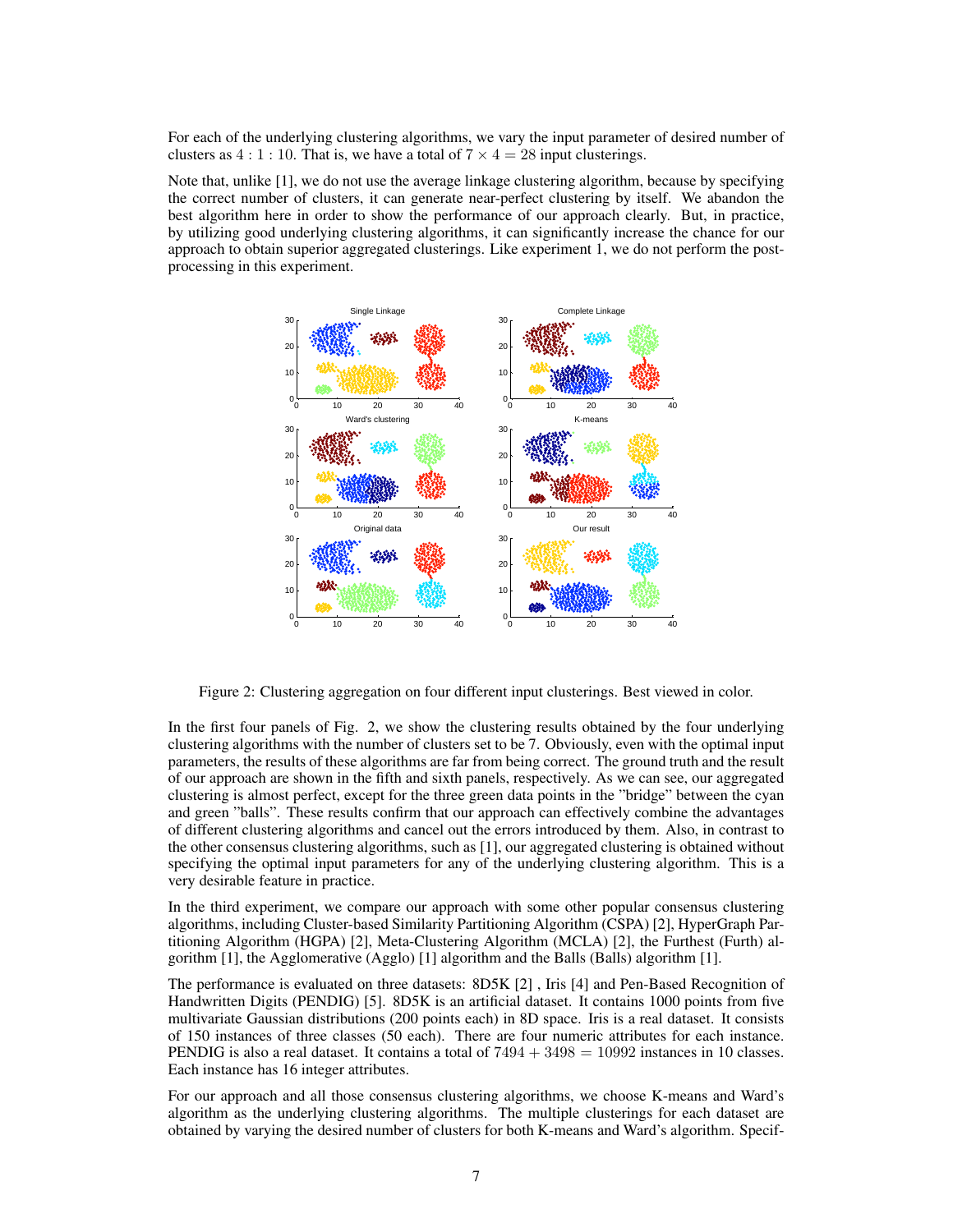ically, for the test on 8D5K, we set the desired numbers of clusters as 3:1:7. Consequently, there are  $5 \times 2 = 10$  different input clusterings. For Iris and PENDIG, the numbers are 3:1:7 and 8:1:12 respectively. So there are also 10 different input clusterings for each of them.

In this paper, we use Jaccard coefficient to measure the quality of clusterings.

$$
Jaccard Coefficient = \frac{f_{11}}{f_{01} + f_{10} + f_{11}}
$$
\n(8)

where  $f_{11}$  is the number of object pairs which are in the same class and in the same cluster;  $f_{01}$  and is the number of object pairs which are in different classes but the same cluster;  $f_{10}$  is the number of object pairs which are in the same class but in different cluster.



Figure 3: Results of comparative experiments on different datasets. Best viewed in color.

As shown in Fig. 3, the performance of our approach is better than those of the other consensus clustering algorithms. The main reason is that, with a range of different input parameters, most clusterings generated by the underlying clustering algorithms are not good enough. The "consensus" based on these moderate or even bad input clusterings and much less good ones cannot be good. In contrast, by selecting an optimal subset of the clusters, our approach can still achieve superior performance as long as there are good clusters in the input clusterings. Therefore, our approach is much more robust, as confirmed by the results of this experiment.

#### 5 Conclusion

The contribution of this paper is twofold: 1. We formulate clustering aggregation as a MWIS problem with a special structure. 2. We propose a novel variant of simulated annealing method, which takes advantage of the special structure, for solving this special MWIS problem. Experimental results confirm that: 1. our approach to clustering aggregation automatically decides the optimal number of clusters; 2. it does not require any parameter tuning for the underlying clustering algorithms; 3. it can combine the advantages of different underlying clustering algorithms to achieve superior performance; 4. it is robust against moderate or even bad input clusterings.

#### Acknowledgments

This work was supported by US Department of Energy Award 71498-001-09 and by US National Science Foundation Grants IIS-0812118, BCS-0924164, OIA-1027897.